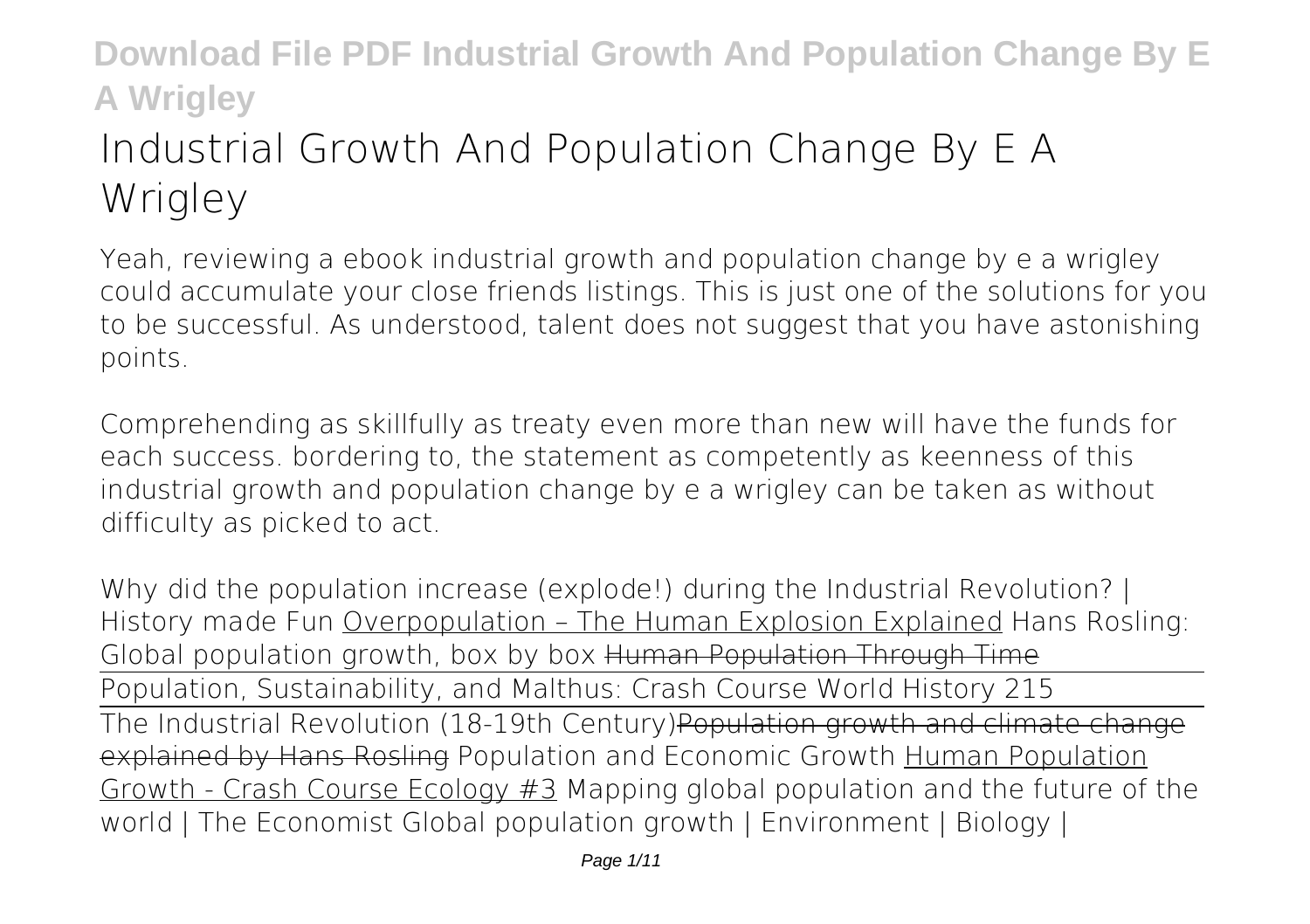FuseSchool Population dynamics | Society and Culture | MCAT | Khan Academy *How to Defuse the Overpopulation Bomb* Hans Rosling and the magic washing machine (2010) World Population Causes, Effects and Possible Solutions for Overpopulation. 7 Billion: How Did We Get So Big So Fast? | SKUNK BEAR Global Citizen: Hans Rosling at The University of Oslo: \"Fact Based World View\" Why the world population won't exceed 11 billion | Hans Rosling | TGS.ORG Malthus, population growth and the resource base Hans Rosling at Global Health - beyond 2015 How population growth impacts the planet *Population Growth and Economic Development*

What is POPULATION CHANGE? What does POPULATION CHANGE mean? POPULATION CHANGE meaning*How will the world population change in the future ?* **'What Is To Be Done?' By Vladimir Lenin | Political Education Session #7 The Origin of \"Limits to Growth\" - Interview with Dennis Meadows** Michael Moore Presents: Planet of the Humans | Full Documentary | Directed by Jeff Gibbs *Chapter 2 The World Population Growth : Components of Population Change| Class 12 | NCERT Book 1 Solow Model Example - A Change in Population Growth Rate* Industrial Growth And Population Change

Industrial Growth and Population Change deliberately strays across the conventional boundaries of social scientific analysis, embracing economic history, historical geography, demography and sociology. The underlying thesis is that economic historians have tended too readily to suppose that the national entity is the appropriate unit of study.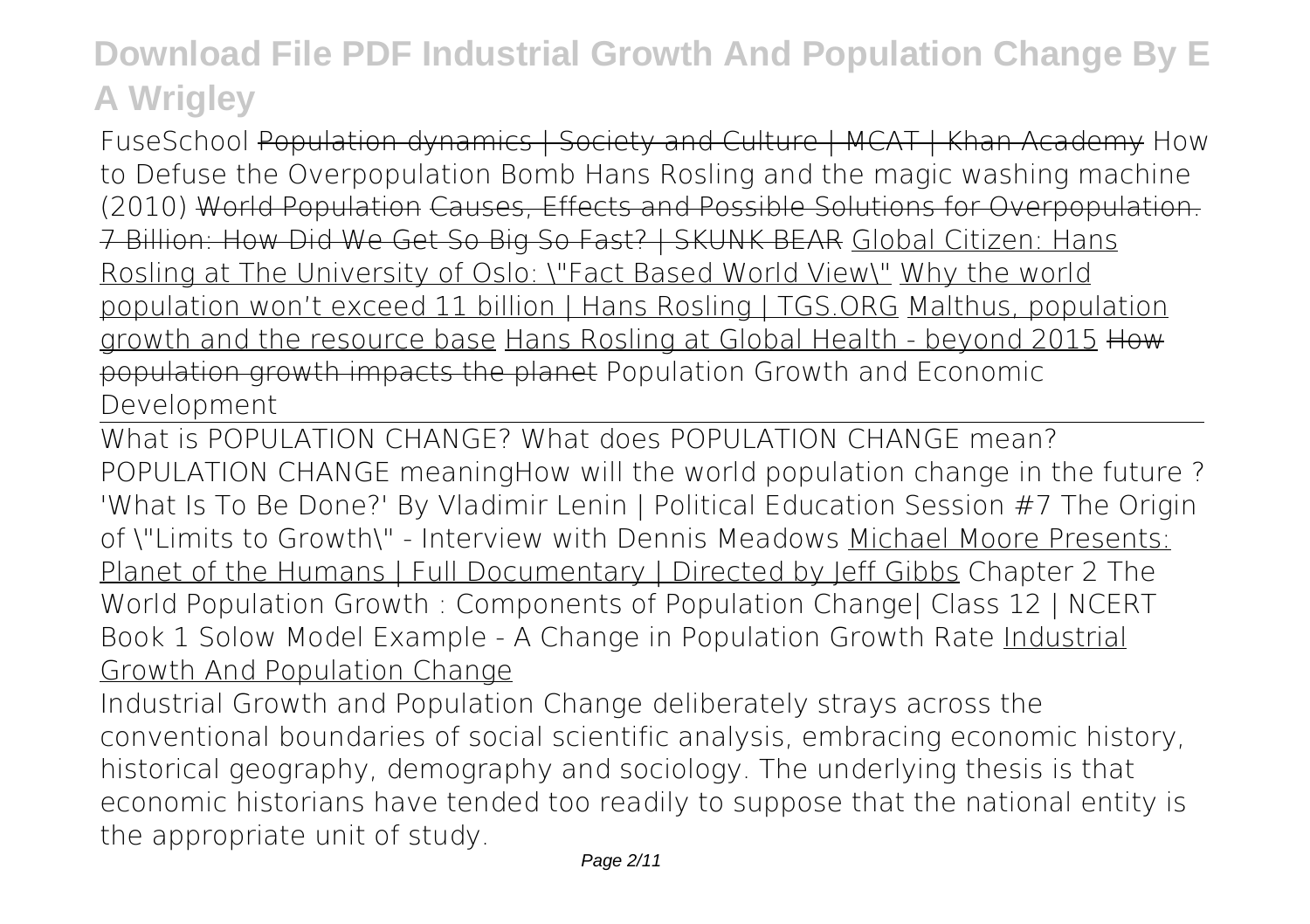### Industrial Growth and Population Change (Cambridge Studies ...

At the same time, the population changed—it increased and became more urbanized, healthy, and educated. This nation was forever transformed for the better. In-migration from Britan's rural areas and foreign countries contributed to a steady rise in population as the Industrial Revolution was underway.  $1 \Pi$  This growth provided cities with workforces they desperately needed to keep up with new developments and allowed the revolution to continue for several decades.

### Population Growth and Movement in the Industrial Revolution

Industrial Growth and Population Change deliberately strays across the conventional boundaries of social scientific analysis, embracing economic history, historical geography, demography and sociology. The underlying thesis is that economic historians have tended too readily to suppose that the national entity is the appropriate unit of study.

Industrial Growth and Population Change - E. A. Wrigley

Buy Industrial Growth and Population Change by E. A. Wrigley from Waterstones today! Click and Collect from your local Waterstones or get FREE UK delivery on orders over £20.

Industrial Growth and Population Change by E. A. Wrigley.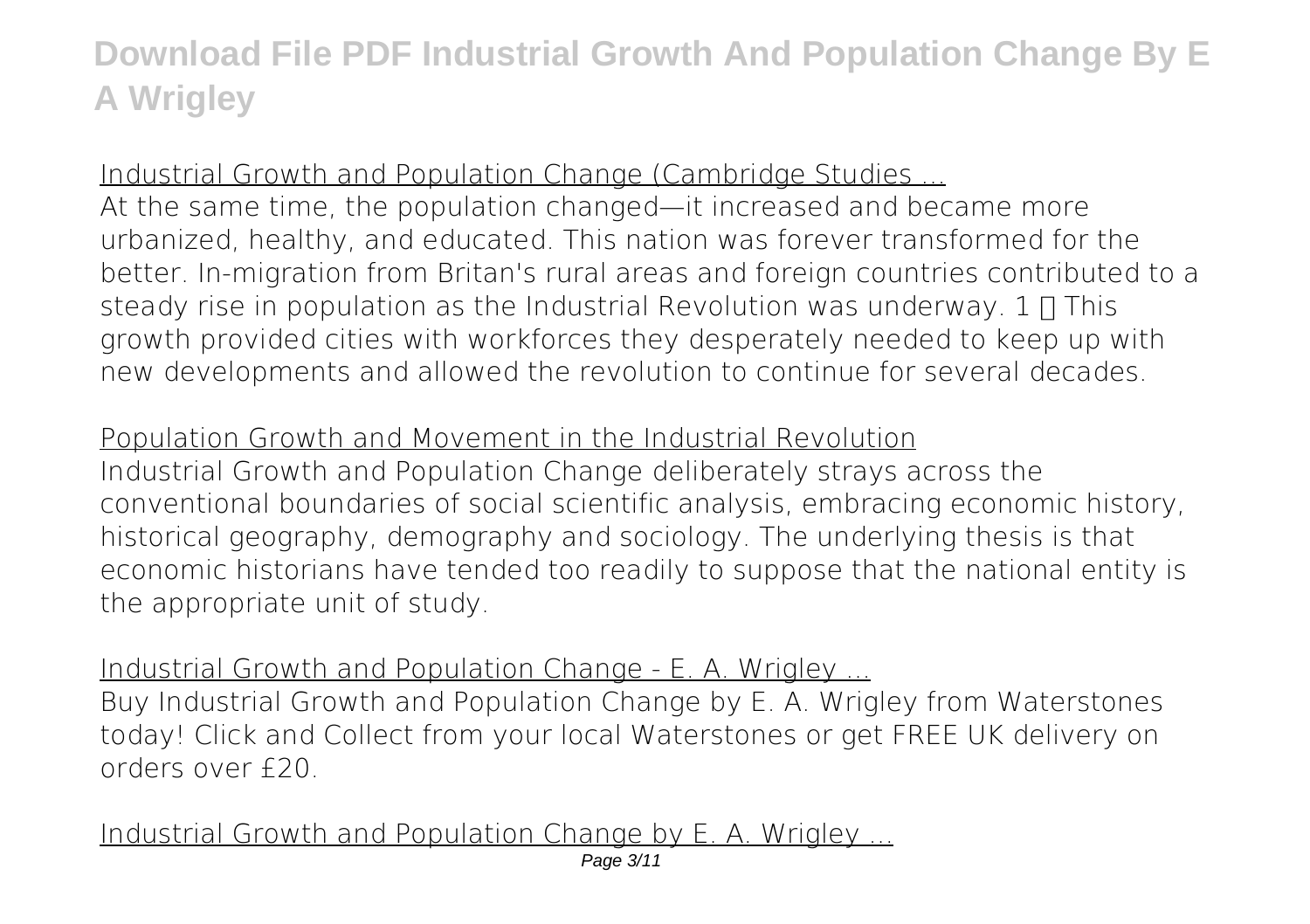Industrial Growth and Population Change deliberately strays across the conventional boundaries of social scientific analysis, embracing economic history, historical geography, demography and sociology. The underlying thesis is that economic historians have tended too readily to suppose that the national entity is the appropriate unit of study.

#### Industrial Growth and Population Change

Buy Industrial growth and population change: A regional study of the coalfield areas of North-West Europe in the later nineteenth century (Cambridge studes in econom c h story) by E. A Wrigley (ISBN: ) from Amazon's Book Store. Everyday low prices and free delivery on eligible orders.

Industrial growth and population change: A regional study ... Buy Industrial Growth and Population Change by Wrigley, E. A. online on Amazon.ae at best prices. Fast and free shipping free returns cash on delivery available on eligible purchase.

Industrial Growth and Population Change by Wrigley, E. A ... Industrial Growth and Population Change [Wrigley, E. A.] on Amazon.com.au. \*FREE\* shipping on eligible orders. Industrial Growth and Population Change

Industrial Growth and Population Change - Wrigley, E. A ...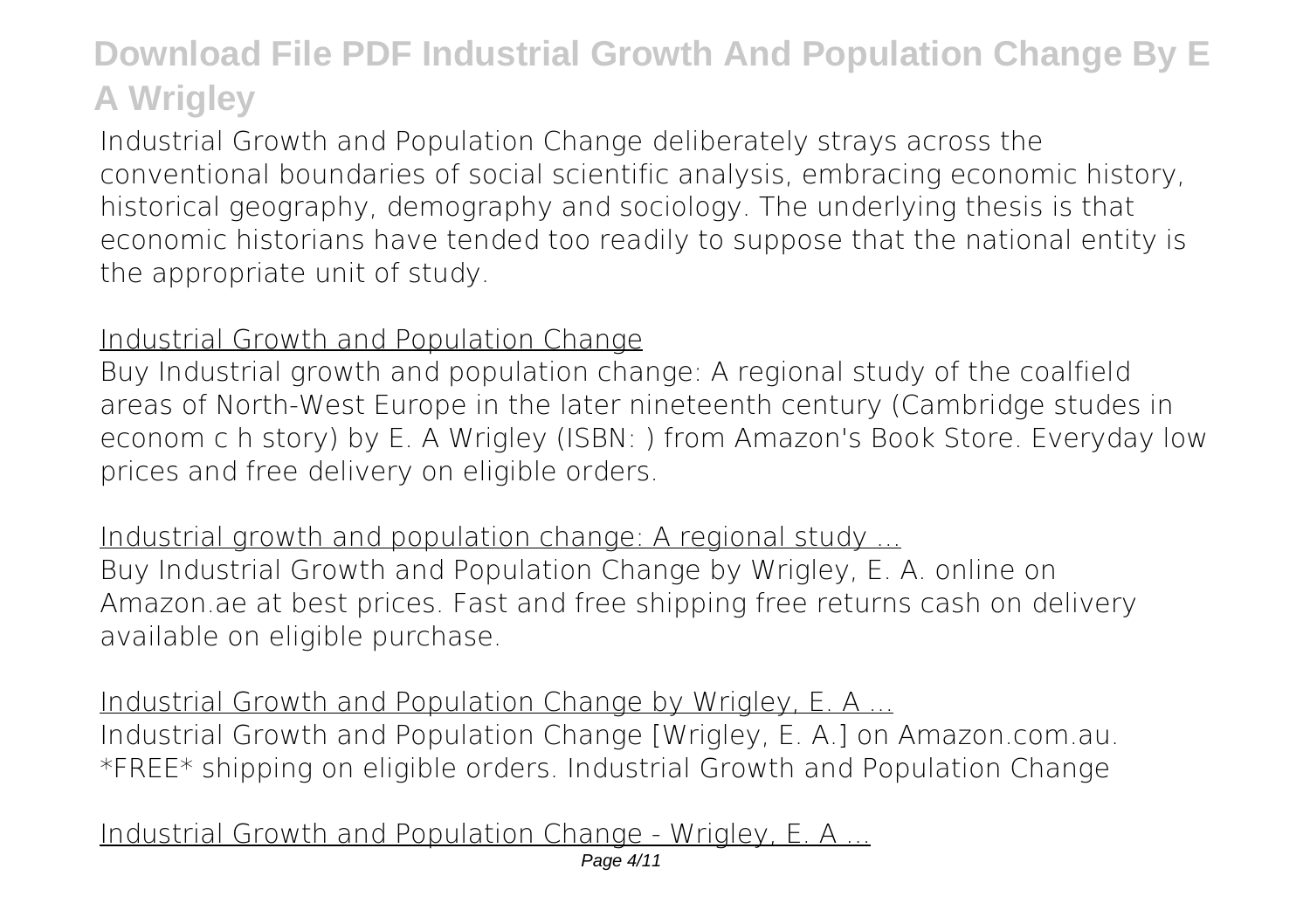Industrial Growth and Population Change: Wrigley, E a: Amazon.com.mx: Libros. Saltar al contenido principal.com.mx. Libros Hola, Identifícate. Cuenta y Listas Cuenta Devoluciones y Pedidos. Prueba. Prime. Carrito Hola Elige tu dirección Los Más Vendidos AmazonBasics ...

### Industrial Growth and Population Change: Wrigley, E a ...

An increase in life expectancy, improved food supplies and clean water led to rapid population growth during the 1800s. Falling birth rates, due to changing social attitudes and the emancipation of...

Factors affecting population change - Population change in ...

Industrial growth and population change a regional study of the coalfield areas of North-West Europe in the later nineteenth century. by E. A. Wrigley. 0 Ratings ; 0 Want to read

#### Industrial growth and population change (1961 edition

Sir Tony Wrigley's classic regional study of industrial development and demographic change in the Austrasian coalfield belt (stretching from Pas-De-Calais in the West to the Ruhr in the East) was first published in 1959. Its first part deals with the circumstances which encouraged more rapid industrial growth in some areas while inhibiting in others, and with the relationship between regional ...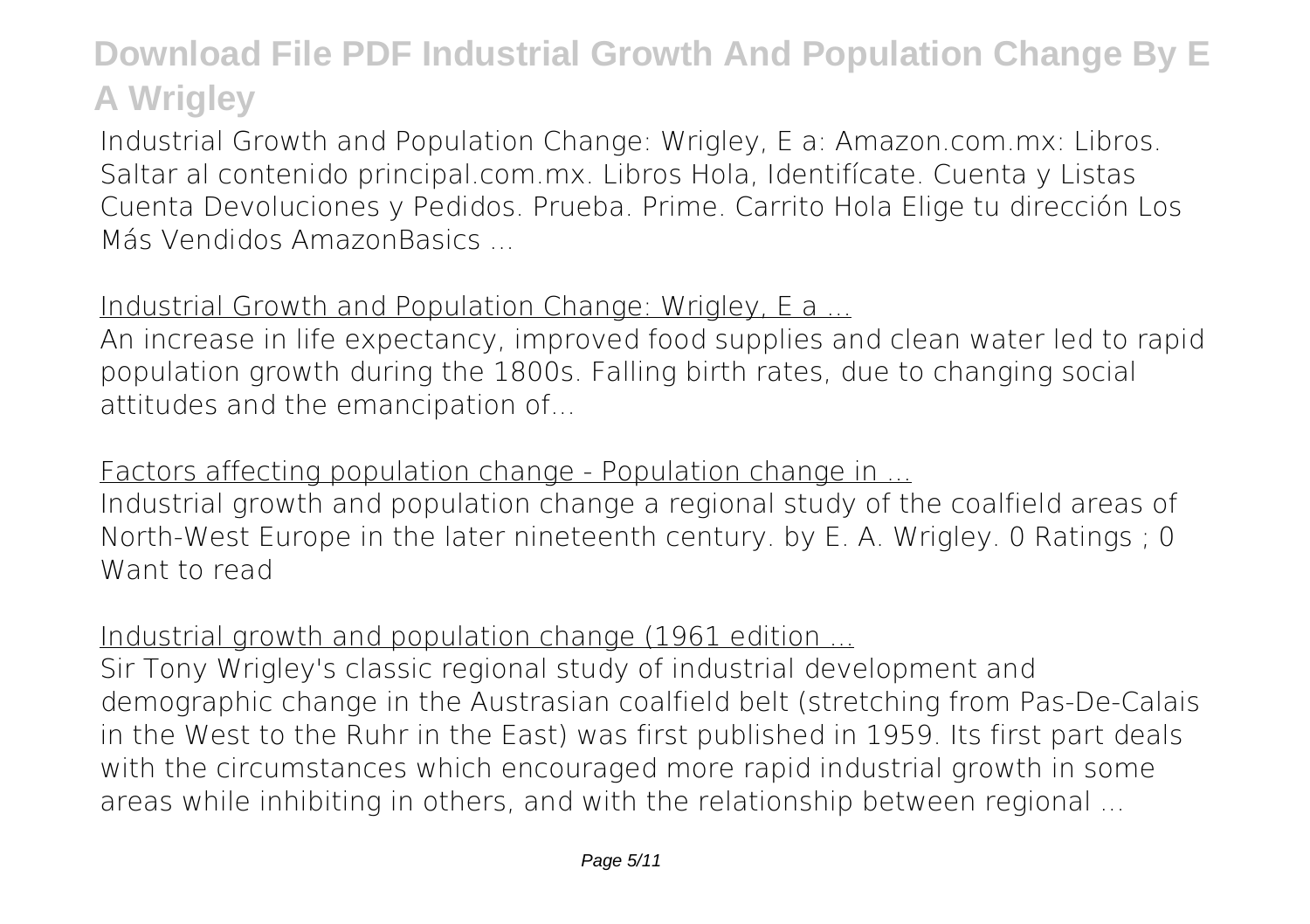### Industrial Growth and Population Change - E A Wrigley ...

The 1800s was a time of 'Industrial Revolution'. The main changes were: by 1914, England had become a great trading nation with a worldwide empire, which covered a fifth of the globe a 260 per cent...

### The Industrial Revolution in context - The Industrial ...

Preface, Part I. Industrial Growth and Population Change: 1. The argument, 2. The position in 1850, 3. The coal resources of the Austrasian field, 4. The development of coal production, 5. Regional industrial growth and its relation to population changes, Part II. Regional Demographic Patterns and Changes: 6. Mortality, 7. Fertility, Notes, Index.

#### Industrial growth and population change Wrigley E. A.

Industrial Growth and Population Change: E. A. Wrigley: 9780521025539: Books - Amazon.ca. Skip to main content. Try Prime EN Hello, Sign in Account & Lists Sign in Account & Lists Orders Try Prime Cart. Books. Go Search Best Sellers Gift Ideas New Releases Deals Store Coupons ...

#### Industrial Growth and Population Change: E. A. Wrigley ...

Industrial Growth and Population Change book. Read reviews from world's largest community for readers. Sir Tony Wrigley's classic regional study of indus...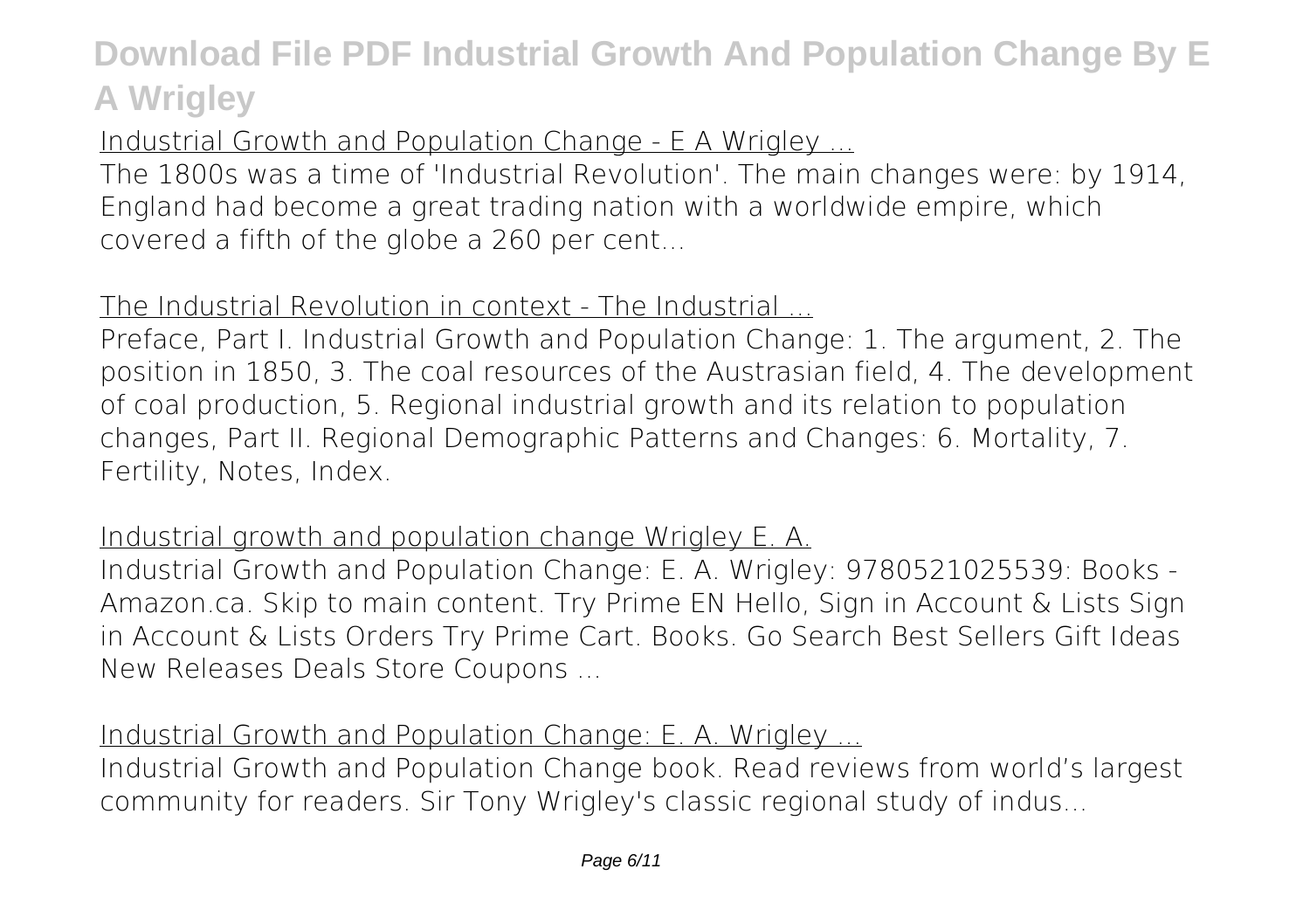### Industrial Growth and Population Change by E.A. Wrigley

This gives some measure of the difference between the two population revolutions of human history: there has been a dramatic increase not simply in population but in the rate of increase of population since industrialization took hold. Between 1650 and 1850 the average annual rate of increase of the world's population doubled; it doubled again by the 1920s, and it more than doubled, once more, by the 1970s.

Industrial Growth and Population Change deliberately strays across the conventional boundaries of social scientific analysis, embracing economic history, historical geography, demography and sociology. The underlying thesis is that economic historians have tended too readily to suppose that the national entity is the appropriate unit of study.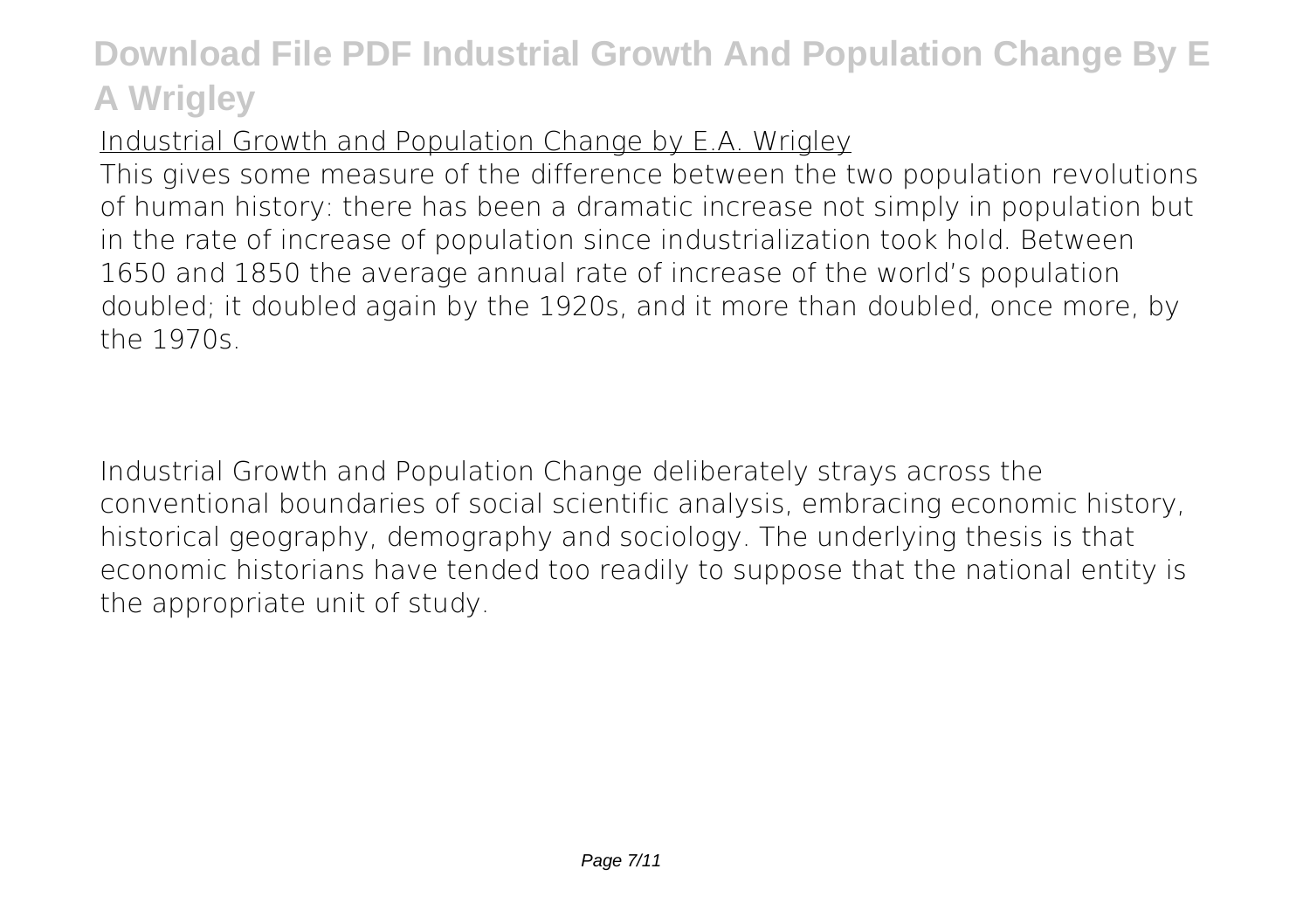The recent experience of industrialized countries with low fer tility and persistent immigration has stimulated interest in the eco nomic effects of population change in industrial countries and has led to new research in population economics. In Germany, however, where these demographic trends were perhaps most pronounced, research on po pulation economics has lagged. During recent years more German econo mists have also turned to this topic. This upsurge in research activity motivated the organisation of an international conference entitled "Economic Consequences of Population Change in Industrialized Coun tries", which was held from June 1 to June 3, 1983 at the University of Paderborn, W. Germany. The conference was designed to discuss and assess the new theoretical and empirical research work on the effects of population change on the economy, to intensify the international cooperation and to stimulate the research in population economics in W. Germany. This volume contains 23 revised versions of the 27 papers pre sented at the conference. Although the topics of the papers are di verse, they can be grouped into six general themes: The first section, including papers by Cigno, Steinmann, and Simon, deals with models of the secular interrelationships between population change, technical progress and economic growth. The models are built upon the framework of neoclassical growth theory and are extended by the assumption that the rate of technical progress is positively linked with population growth or population density.

This work has been selected by scholars as being culturally important and is part of Page 8/11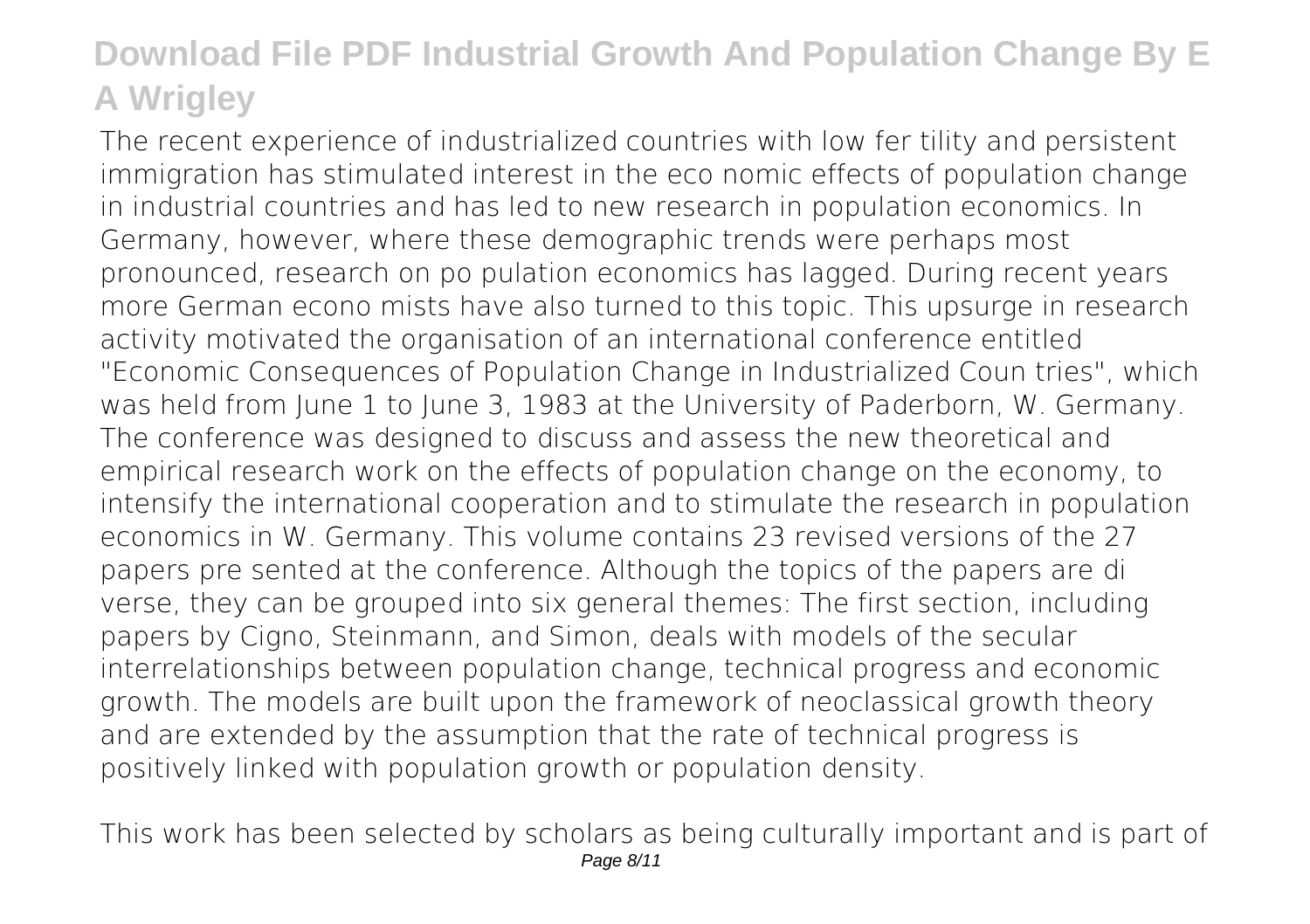the knowledge base of civilization as we know it. This work is in the public domain in the United States of America, and possibly other nations. Within the United States, you may freely copy and distribute this work, as no entity (individual or corporate) has a copyright on the body of the work. Scholars believe, and we concur, that this work is important enough to be preserved, reproduced, and made generally available to the public. To ensure a quality reading experience, this work has been proofread and republished using a format that seamlessly blends the original graphical elements with text in an easy-to-read typeface. We appreciate your support of the preservation process, and thank you for being an important part of keeping this knowledge alive and relevant.

There is long-standing debate on how population growth affects national economies. A new report from Population Matters examines the history of this debate and synthesizes current research on the topic. The authors, led by Harvard economist David Bloom, conclude that population age structure, more than size or growth per se, affects economic development, and that reducing high fertility can create opportunities for economic growth if the right kinds of educational, health, and labor-market policies are in place. The report also examines specific regions of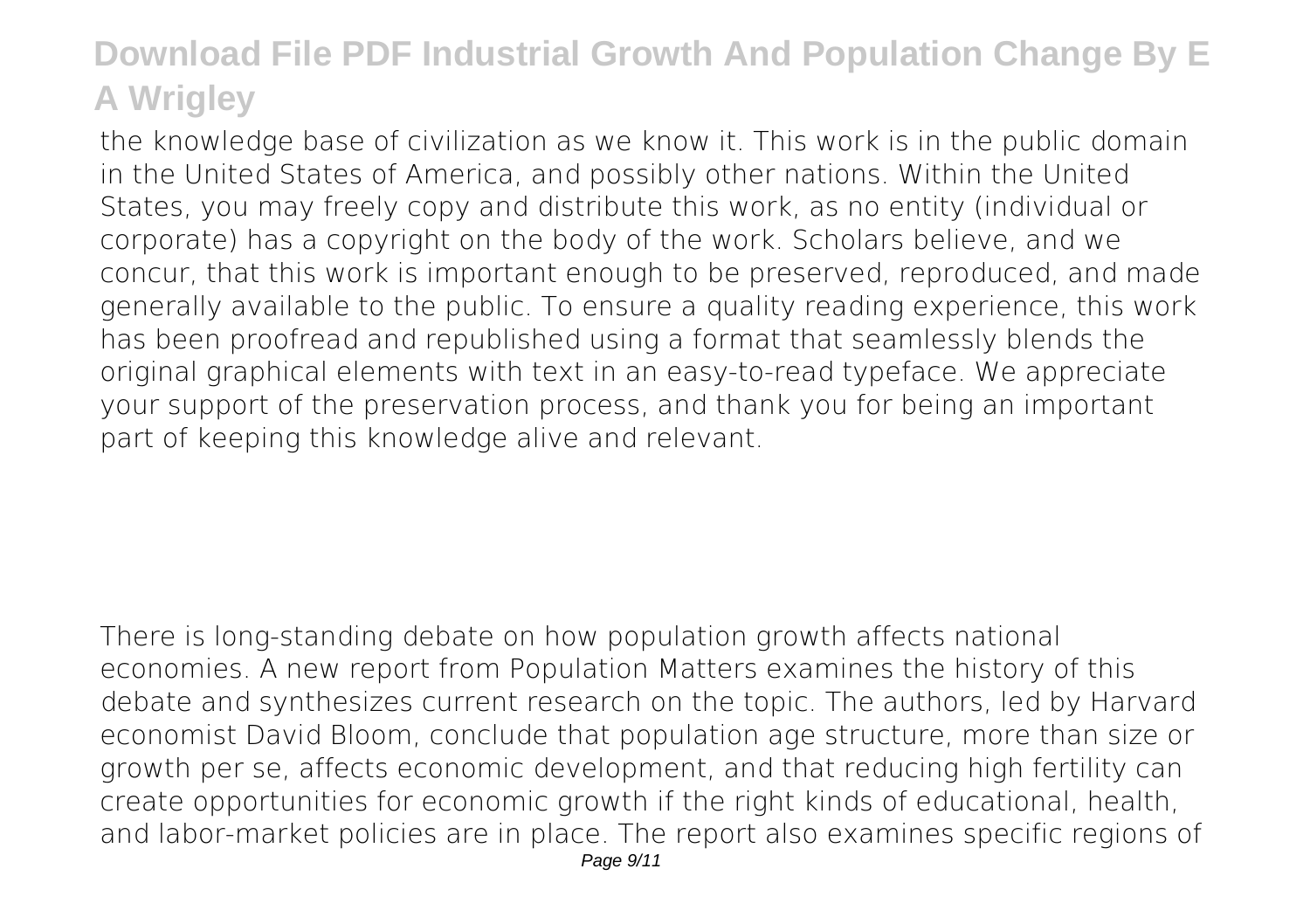the world and how their differing policy environments have affected the relationship between population change and economic development.

Population change and population forecasts are receiving considerable attention from governmental planners and policy-makers, as well as from the private sector. Old patterns of population redistribution, industrial location, labor-force participation, household formation, and fertility are changing. The resulting uncertainty has increased interest in forecasting because mere extrapolations of past trends are proving inadequate. In the United States of America popUlation forecasts received even more attention after federal agencies began distributing funds for capital infrastructure to state and local governments on the basis of projected future populations. If the national government had based those funding decisions on locally prepared projections, the optimism of local officials would have resulted in billions of dollars worth of excess capacity in sewage treatment plants alone. Cabinet-level inquiries concluded that the U. S. Department of Commerce should (1) assume the responsibility for developing a single set of projections for use whenever future population was a consideration in federal spending decisions and (2) develop methods which incorporate both economic and demographic factors causing population change. Neither the projections prepared by economists at the Bureau of Economic Analysis nor those prepared by demographers at the Bureau of the Census were considered satisfactory because neither method adequately recognized the intertwined nature of demographic and economic